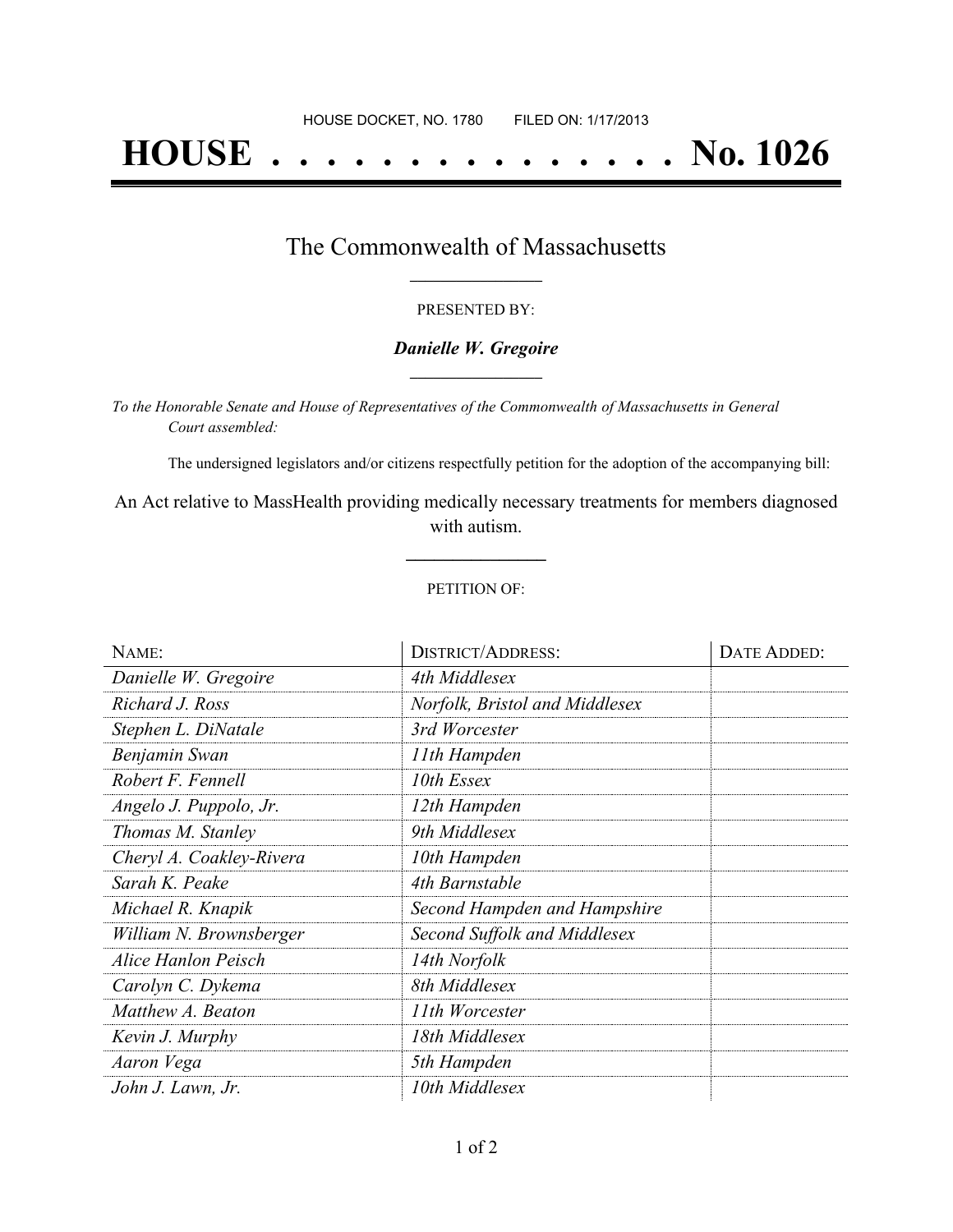| <i>Bruce J. Ayers</i> | <i>Ist Norfolk</i> |  |
|-----------------------|--------------------|--|
| John W. Scibak        | 2nd Hampshire      |  |
| Anne M. Gobi          | 5th Worcester      |  |
| James Arciero         | 2nd Middlesex      |  |
| Denise Andrews        | 2nd Franklin       |  |
| Thomas P. Conroy      | 13th Middlesex     |  |
|                       |                    |  |